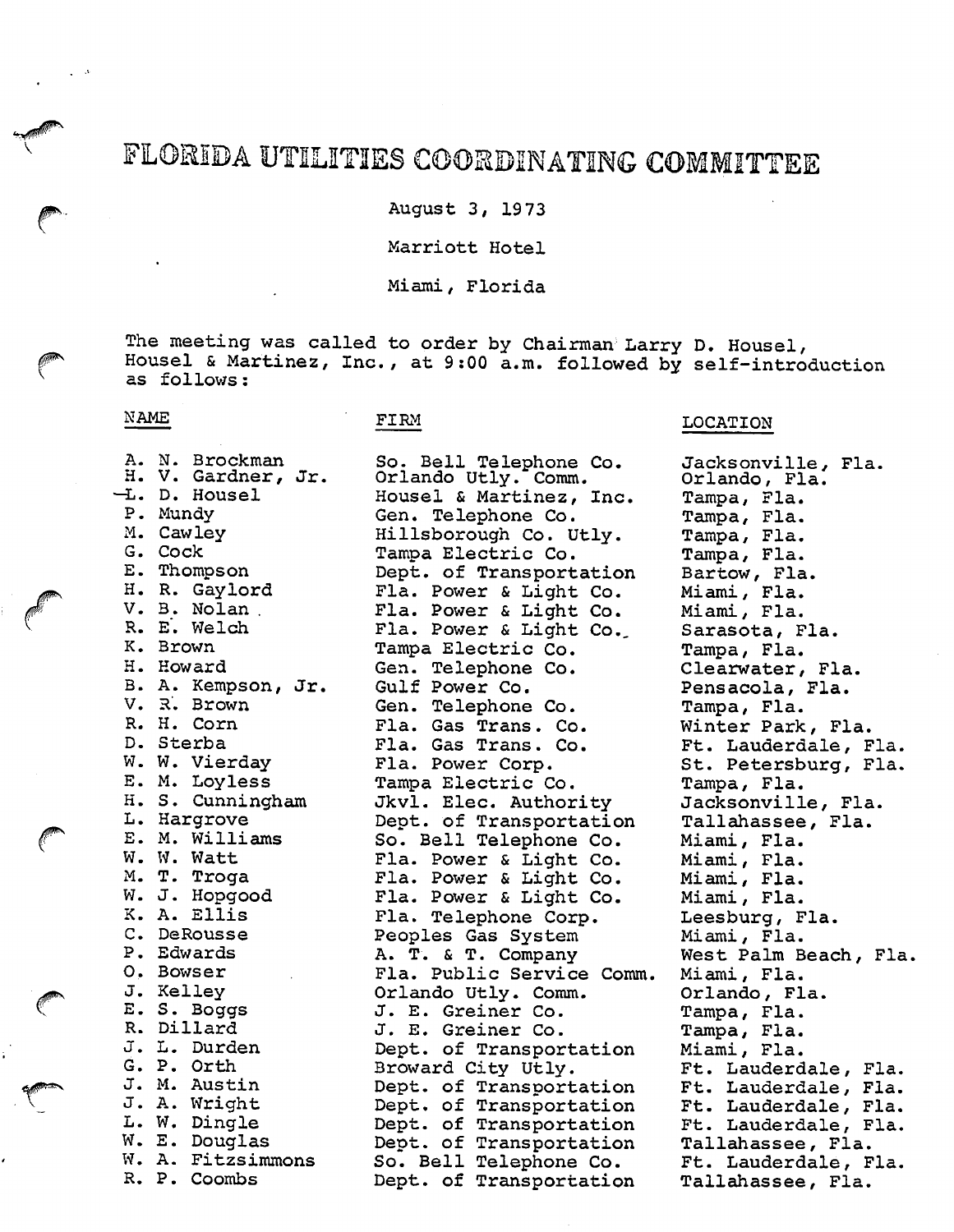Mr. Norton Brockman, (Southern Bell, Jacksonville) Acting Secretary, read the May 4 minutes which were then approved as read.

A letter of resignation submitted by Mr. Chuck Sissons (United Telephone, Ft. Meyers) was read. Mr. Sissons is leaving the State. His long and requiar attendance will be missed. His long and regular attendance will be missed.

Mr. Roger Coombs (Dept. of Transportation, Tallahassee) made several announcements of interest to the group. These covered the various district liason meeting dates and places. He also announced August 30 had been set for the public hearing on the Utility Accomodations Guide. The hearing is to be at the Haydon Burns Building, Tallahassee, Florida.

Chairman Kousel read a memo from Mr. Ernest Salley (Dept. of Transportation, Tallahassee) pertaining to the revised PPM 30-4 "Utility Relocations and Adjustments". The review of the revised PPM was assigned to the new Standing Committee to be appointed this date.

Chairman Housel read a letter from Mr. Bill Douglas (Dept. of Transportation, Tallahassee) regarding identification of facilities on public R/W particularly limited access roads. Mr. Douglas being present expanded further on the purpose of his letter pointing out the intent was to ask the Florida Utilities Coordinating Committee if they felt this was a workable plan. In response to Mr. Douglas' comments, Mr. Ken Brown (Tampa Electric Co.) pointed out the need for the Dept. of Transportation to identify their facilities as well. Mr. Douglas stated his main concern was not lighting facilities but overhead power line crossings since delayed identification meant delayed service restoration. Mr. Douglas stated the Dept. of Transportation was willing to put identification tags on their facilities and asked if the utilities were willing to do the same. This matter was also referred to the Standing Committee for further investigation.

Mr. Paul Mundy, (Gen. Telephone, Tampa) Chairman, Plant Protec tion Subcommittee, reported on the Subcomittee's meeting August 2 for the purpose of reviewing all material received to date on plant protection systems. Some five such systems have. responded with information about their system all of which are outside Florida. A few utilities in the state are operating systems for their own protection; however multi-utility systems are in the planning stage in other areas with the Pinellas County plan making good progress.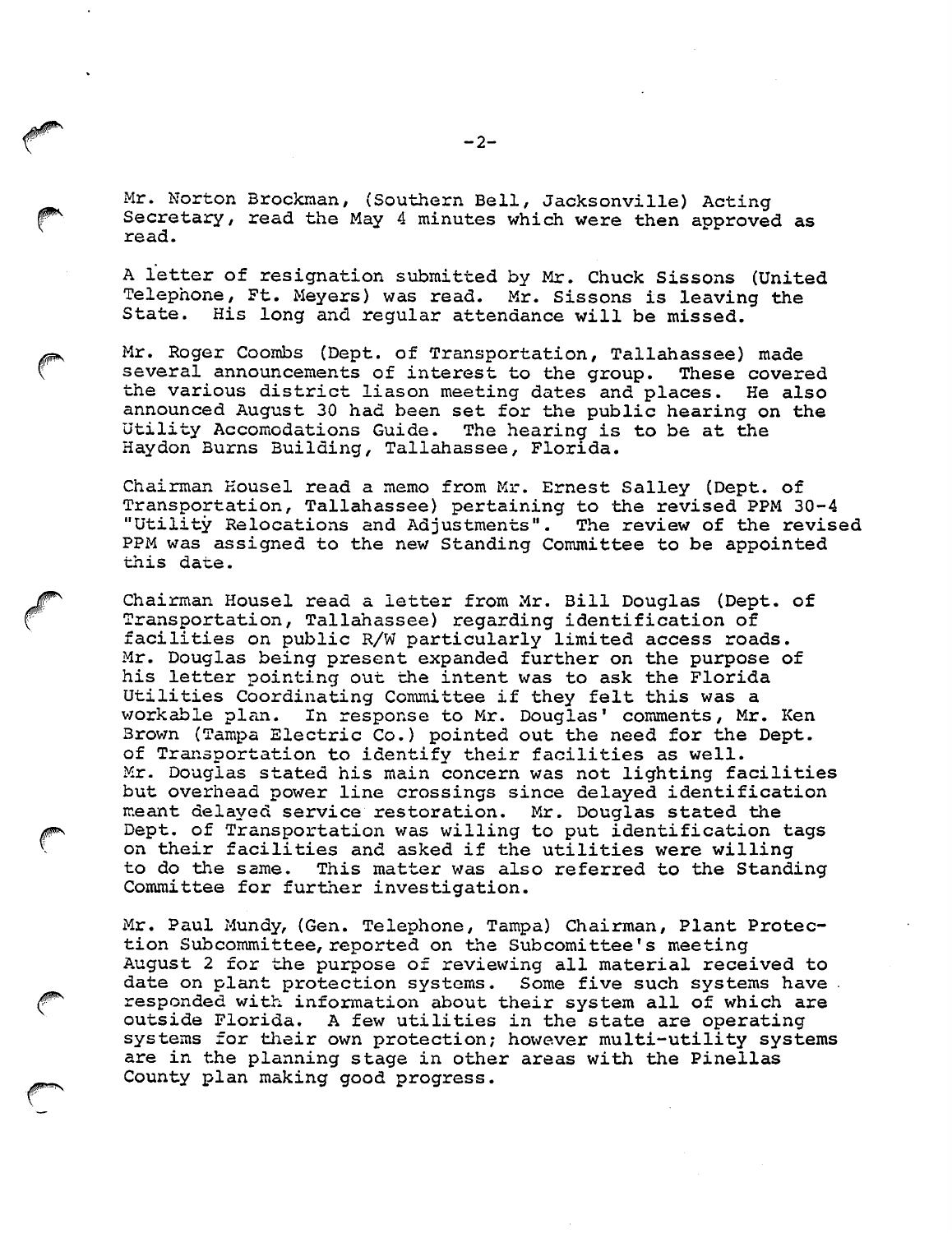By providing a single telephone number for all excavators to call forty-eight hours in advance of any digging gives each member utility a chance to stake his plant location with a stake of an assigned color. Records presented to the Subcommittee indicate in every case a marked reduction of inadvertent damage from dig-ins where such systems are in use.

A film entitled "The Cutest Little Number in Town" prepared for the Houston area to advertise their system was shown illustrating the use of various colors and a single number to call. The discussion that followed indicated there was considerable interest in such a system if not for the entire State, then for each major metropolis area.

It was voted unanimously to keep the Plant Protection Subcommittee in effect until such time as a general plan can be submitted to the full Committee for acceptance and recommendation.

Mr. Glen Cock (Tampa Elec. Co.) made the comment that any such system would be facilitated if all utilities would adopt the grid system for mapping.

Mr. Garrett Sloan, Director, Miami-Dade County Water and Sewer Authority, the guest speaker, gave an interesting talk on the problems of improving the quality of water treatment while at the same time expanding to meet growth needs in the Authorities service area.

Mr. Ken Brown, Chairman, Traffic Control Subcommittee, reported he had received no notification of difficulties being encountered by the membership. He further suggested the Subcommittee remain in effect to see if any problems develop in the future. Mr. Bill Douglas announced the Dept. of Transportation was in the process of developing a four hour course to be available to the utility industry in training personnel in traffic handling techniques.

Mr. B. A. Kempson, (Gulf Power) Chairman, Utility Accommoda tions Guide Subcommittee, reported the results of a sub committee meeting held August 2. He stated the most recent mailing of the Utility Accommodations Guide failed to contain changes which were understood to have been agreed to in meetings previously held in Tallahassee with Dept. of Trans portation officials for this purpose. Mr. Kempson stated the Subcommittee recommended the Committee Chairman write a letter to Mr. Jay Brown requesting another meeting to point out these omissions and to state once again the portions of the Guide which are still unacceptable to some of the state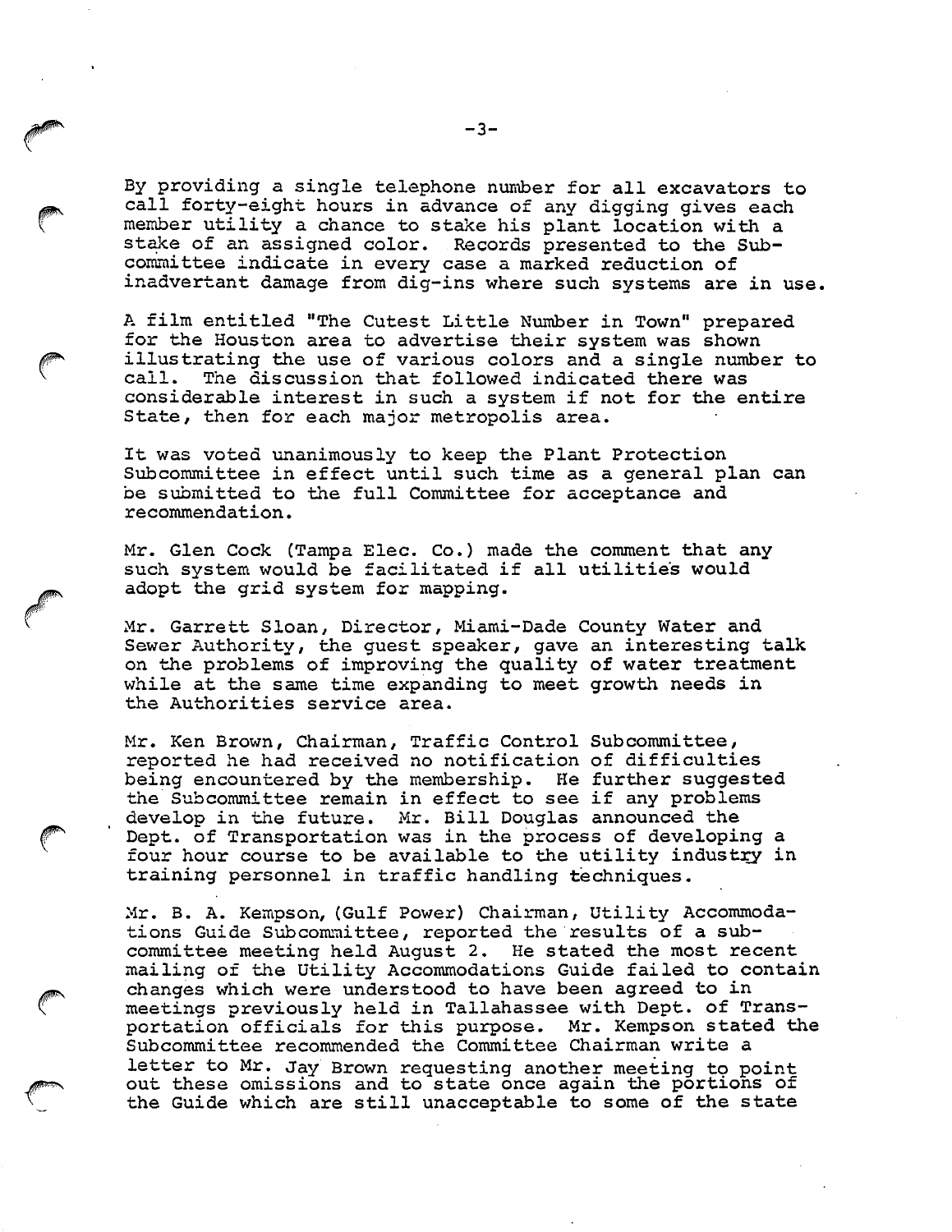utility organizations. The recommendation of the Subcommittee was voted and passed unanimously.

Mr. Verne Brown, (Gen. Telephone, Tampa) Chairman of the Space Allocation Subcommittee, reported copies of the Space Allocation recommendation had been mailed out to the large municipals, each county commission and also the Department of Transportation totaling approximately 122 in all with a cover letter by Chairman Housel requesting they give consideration to the recommended location of the various utilities in all new projects.

Mr. Verne Brown, Chairman of the Color Code Subcommittee reported that there are many color code systems set up over the country, several of which state they use the national system. However, he stated he was unable to find a national organization which had a color code system they were recommending. Ultimately one will probably be adopted but a great deal of consolidating must be done first.

The Nominating Committee following the normal advancement practice made the following nomination of officers for the coming year.

> Mr. Norton Brockman, Chairman Mr. H. V. (Vic) Gardner, Jr., Secretary Mr. W. J. (Bill) Hopgood, Vice Chairman

Nominations were requested from the floor. None being received it was moved, seconded and carried that nominations cease. The new officers were then elected unanimously to serve for the next year.

#### Nev; Business

Mr. Norton Brockman, Chairman, stated the first order of business would be to receive names for a new Standing Committee to serve for the coming year. The following names were submitted:

Norton Brockman Pop Edwards Bud Vierday Bob Corn Mike Cawley Jack Spangler Everett Thompson Don Brant

Telephone Long Lines Power Gas County Railroad D.O.T. Municipal

Southern Bell A. T. & T. Florida Power Corp. Fla. Gas Transmission Hilsborough County Seaboard Coast Line D.O.T., Bartow City of Orlando